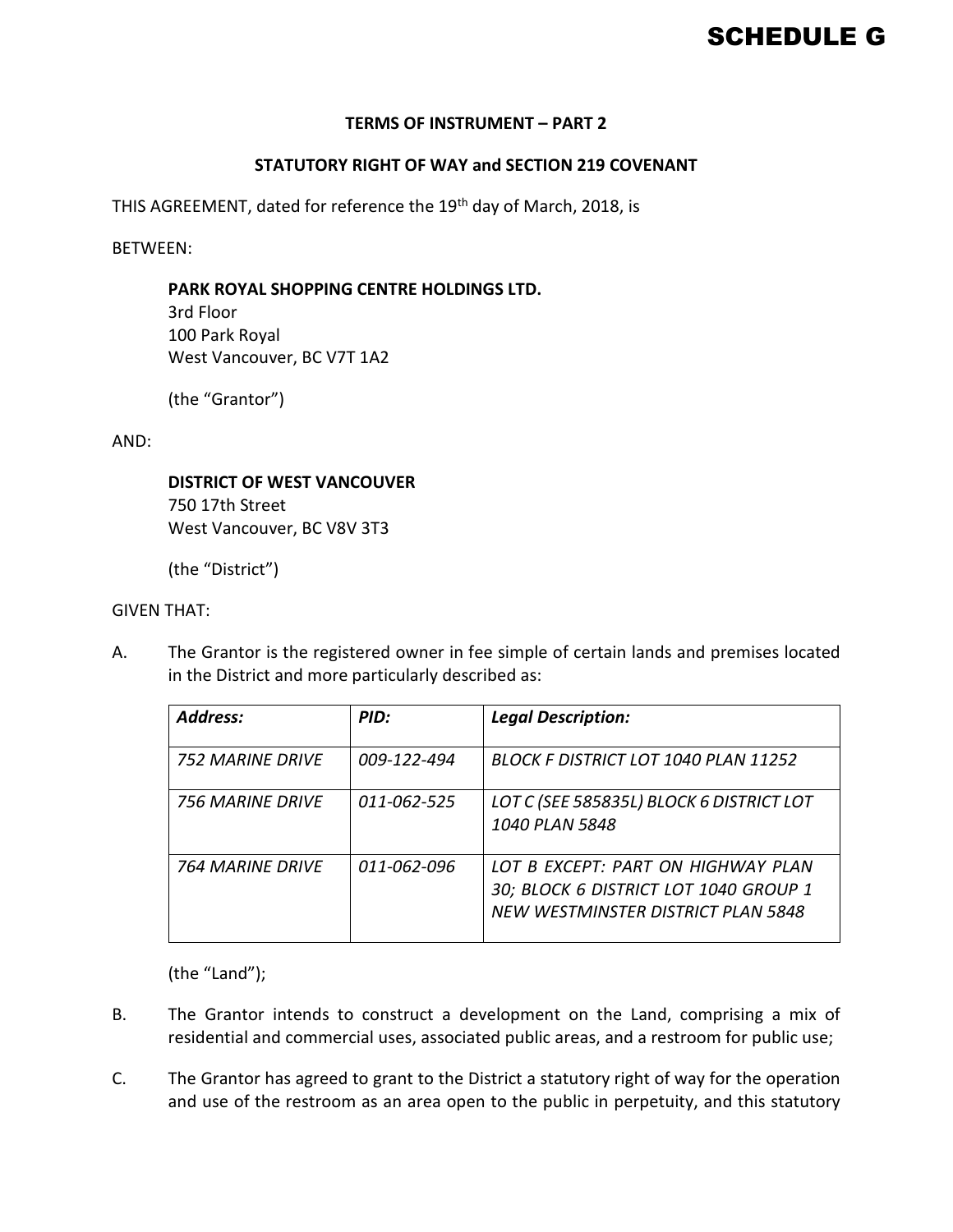right of way is necessary on the Land for the operation and maintenance of the District's undertaking;

- D. The Grantor, as part of and in connection with the proposed development on the Land, has agreed to construct and install the restroom on the Land, and maintain it in perpetuity;
- E. Section 219 of the *Land Title Act* authorizes the registration of a covenant, whether of a negative or positive nature, in respect of the use of land, in favour of a municipality, as a charge against the title to that land, which covenant is enforceable against the owner and its successors in title, even if the covenant is not annexed to land owned by a municipality;

THIS AGREEMENT is evidence that, pursuant to ss. 218 and 219 of the *Land Title Act*, and in consideration of ONE DOLLAR (\$1.00) paid by the District to the Grantor and other good and valuable consideration (the receipt and sufficiency of which the Grantor hereby acknowledges), the Grantor grants to and covenants with the District as follows:

- 1. **Statutory Right of Way** The Grantor hereby grants, conveys and confirms to the District in perpetuity the full, free and uninterrupted right, liberty, easement and statutory right of way (the "Statutory Right of Way") on, over and across the areas of the Land shown outlined in heavy black and marked "Restroom" on the plan attached to this Agreement as Schedule A (the "Right of Way Area") at all times hereafter for the following purposes:
	- (a) to permit all members of the public, at their will and pleasure, 24 hours a day, 7 days a week, to use the Right of Way Area and the Works (as defined below) as a restroom but not for any other purpose;
	- (b) to permit the District and the District's elected and appointed officials, officers, employees, and contractors ("District Personnel"), to enter and inspect the Right of Way Area and the Works and take steps necessary to ensure their safe use and enjoyment; and
	- (c) to do all other things on the Right of Way Area as may be necessary, desirable or incidental to its ongoing use, operation, and enjoyment.
- 2. **Section 219 Covenant to Construct and Maintain** Notwithstanding the grant to the District of the rights enumerated in section 1, the Grantor further covenants and agrees as follows:
	- (a) the Grantor will, at its own cost and in perpetuity, keep clean, repair, and maintain the Right of Way Area including all fixtures installed therein (which are collectively referred to as the "Works" herein) in good, safe and sufficient repair and working condition, to the satisfaction of the District; and
	- (b) if the Grantor fails to keep, repair, and maintain the Works in good, safe and sufficient repair to the satisfaction of the District's Director of Planning, the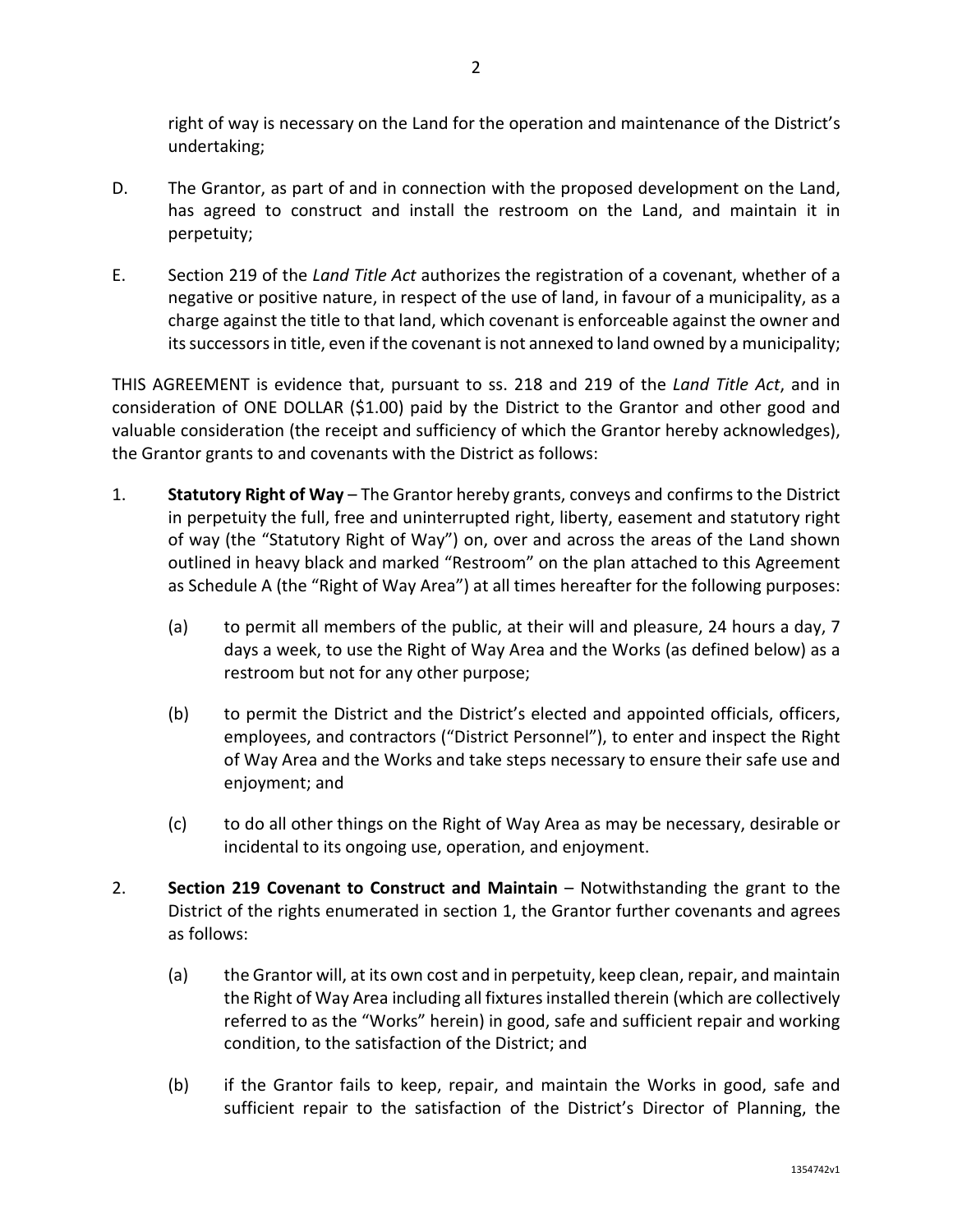District shall be entitled to do such work after giving 30 days' prior written notice to the Grantor (except in the case of an emergency, in which case no notice is required, and except if the Grantor has commenced such work within such 30 day period and is diligently prosecuting the same to completion), in which case the Grantor shall pay the District's cost forthwith upon receipt of an invoice from the District for the work.

# 3. **Grantor's Obligations** – The Grantor must:

- (a) not do or permit to be done anything in the Right of Way Area which in the opinion of the District, acting reasonably, may interfere with, injure or impair the operating efficiency of, or obstruct access to or the use of the Right of Way Area or the rights granted under this Agreement;
- (b) permit the District to peaceably hold and enjoy the rights hereby granted;
- (c) permit the District to do all other things in the Right of Way Area which in the opinion of the District are reasonably necessary for the safe use and preservation of the Right of Way Area for the purposes of the Works and the Statutory Right of Way;
- (d) not deposit or place garbage, debris or other material in the Right of Way Area; and
- (e) at its own expense, do or execute or cause to be done or executed all such further and other lawful acts, deeds, things, conveyances and assurances whatsoever for better assuring to the District the rights, liberties, and the Statutory Right of Way hereby granted.
- 4. **District's Obligations** The District must do all things hereby authorized to be done by it over, through, and upon the Right of Way Area in a good and workmanlike manner so as to cause no unnecessary damage or disturbance to the Grantor, the Land, or the Right of Way Area or to any improvements thereon.

# 5. **District's Rights** – The District:

- (a) is entitled to peaceably hold and enjoy the rights, liberties and Statutory Right of Way hereby granted without hindrance, molestation or interruption by the Grantor or any person, firm or corporation claiming by, through, under or in trust for the Grantor;
- (b) may remove anything placed on the Right of Way Area by the Grantor which may interfere with, injure or impair the operating efficiency of, or obstruct access to or the use of the Works or the rights granted by the Statutory Right of Way; and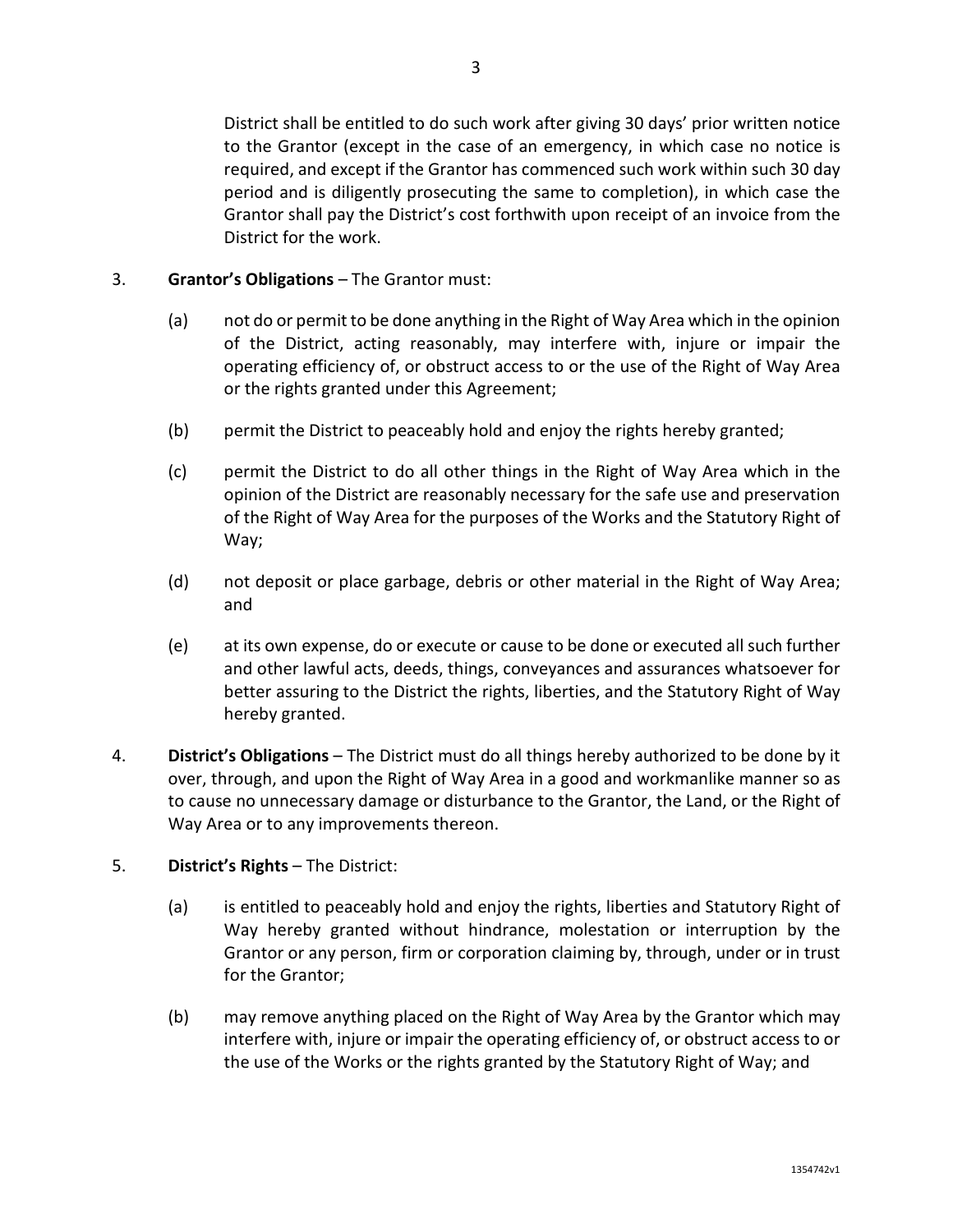- (c) on default by the Grantor of any of its obligations under this Agreement, may, but is not obliged to, rectify the default, provided that, except in the case of an emergency (in which case no notice is required), the District must first give 30 days' prior notice to the Grantor specifying the default and requiring it to be remedied and the Grantor must have failed to carry out such work within such 30 day period, or if the work requires longer than 30 days to carry out, the Grantor must have failed to commence carrying out the work and to diligently proceed with the work thereafter. The Grantor shall, forthwith upon receiving an invoice from the District, reimburse District for its reasonable, out of pocket expenses incurred in remedying such a default.
- 6. **Release** The Grantor will not make any claims against the District or District Personnel and the Grantor hereby releases and discharges the District and District Personnel from and against all damages, losses, costs, actions, causes of action, claims, demands, judgements, builders liens, liabilities, expenses, indirect or consequential damages (including loss of profits and loss of use and damages arising out of delays) and injuries (including personal injury and death) (collectively, "Losses") which may, at any time, arise or accrue to the Grantor, in connection with this Agreement including, without limitation:
	- (a) by reason of the District or District Personnel:
		- (i) reviewing, accepting or approving the design, specifications, materials and methods for construction of the Works;
		- (ii) inspecting the Works;
		- (iii) performing any work in accordance with the terms of this Agreement or requiring the Grantor to perform any work pursuant to this Agreement;
		- (iv) exercising any of its rights under the Statutory Right of Way; or
		- (v) withholding any permits pursuant to this Agreement; or
	- (b) that arise out of, or would not have been incurred but for:
		- (i) the design, construction or installation (including any defective materials or faulty workmanship) of the Works;
		- (ii) this Agreement;

except to the extent such Losses are the result of the negligent acts or omissions on the part of the District or District Personnel. The release set out in this Section 6 will survive the expiration or earlier termination of this Agreement.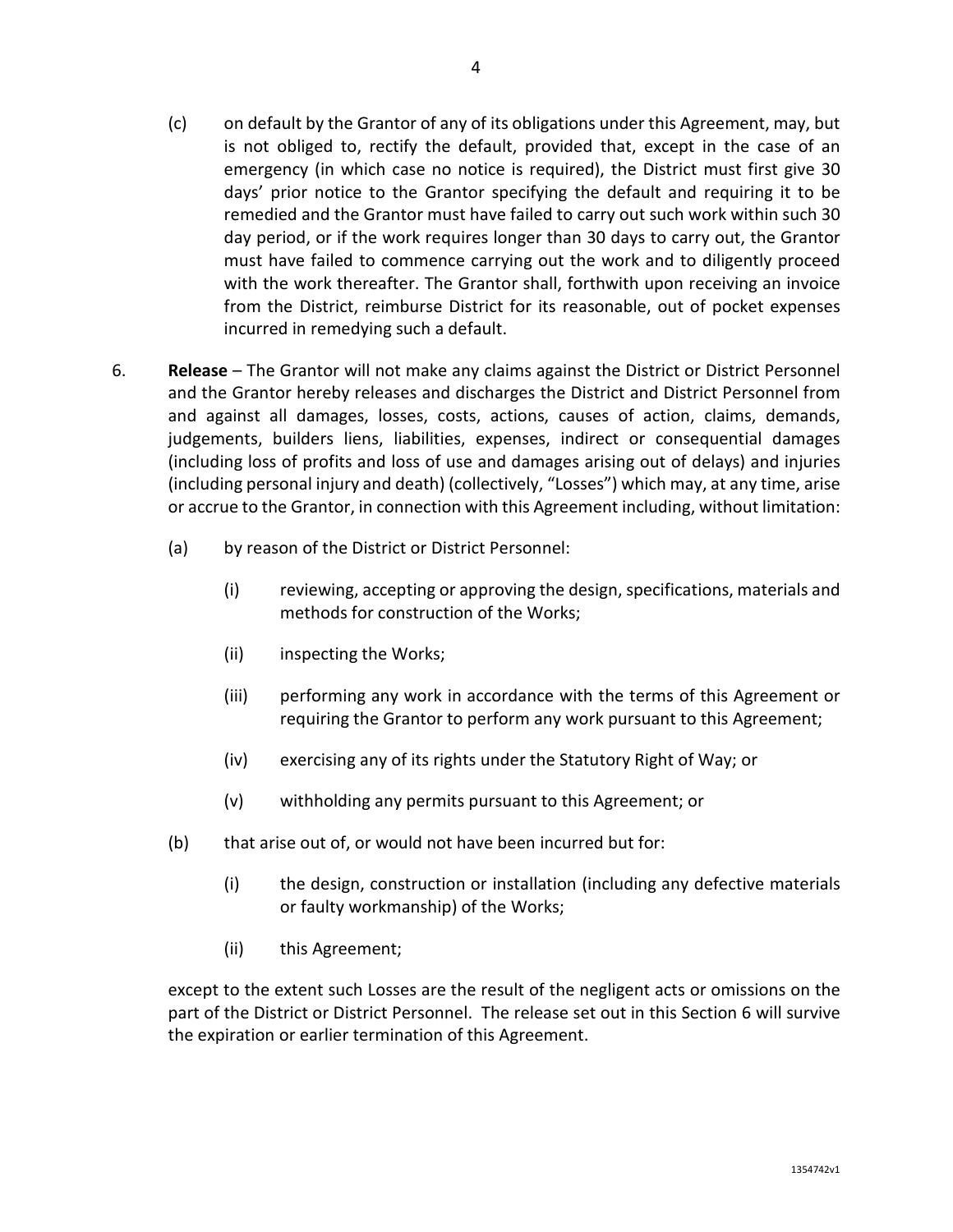# 7. **Indemnity –**

- (a) The Grantor hereby covenants and agrees with the District to indemnify and save harmless and reimburse the District and District Personnel from and against all Losses (excluding economic or consequential loss) which may arise or accrue to the Grantor or any person, firm or corporation against the District or District Personnel or which the District or District Personnel may pay, incur, sustain or be put to by reason of or which would not or could not have been sustained but for any of the following:
	- (i) the construction, installation, existence, maintenance, repair, replacement, removal, use or occupation of the Works or the Right of Way Area;
	- (ii) this Agreement, including the withholding of any permits by the District pursuant to this Agreement;
	- (iii) any personal injury, property damage or death occurring in or upon the Right of Way Area in whole or part from the exercise of the Statutory Right of Way in this Agreement by any party; or
	- (iv) the release by the District of any or all of the District's rights under this Agreement or the loss of any rights purported to be granted hereby;
	- (v) the District or District Personnel:
		- (A) reviewing, accepting or approving the design, specifications, materials and methods for construction of the Works;
		- (B) inspecting the Works;
		- (C) performing any work in accordance with the terms of this Agreement or requiring the Grantor to perform any work pursuant to this Agreement; or
		- (D) exercising any of its rights under any the Statutory Right of Way; or
	- (vi) any and all Losses (excluding economic or consequential loss) which may arise or accrue to any person, firm or corporation including a member of the public against the District or any District Personnel or which the District or any District Personnel may, incur, sustain or be put to, by reason of:
		- (A) any negligent act or omission or wilful misconduct of the Grantor or any of its contractors, subcontractors, employees, agents, licensees, invitees and permittees in connection with the exercise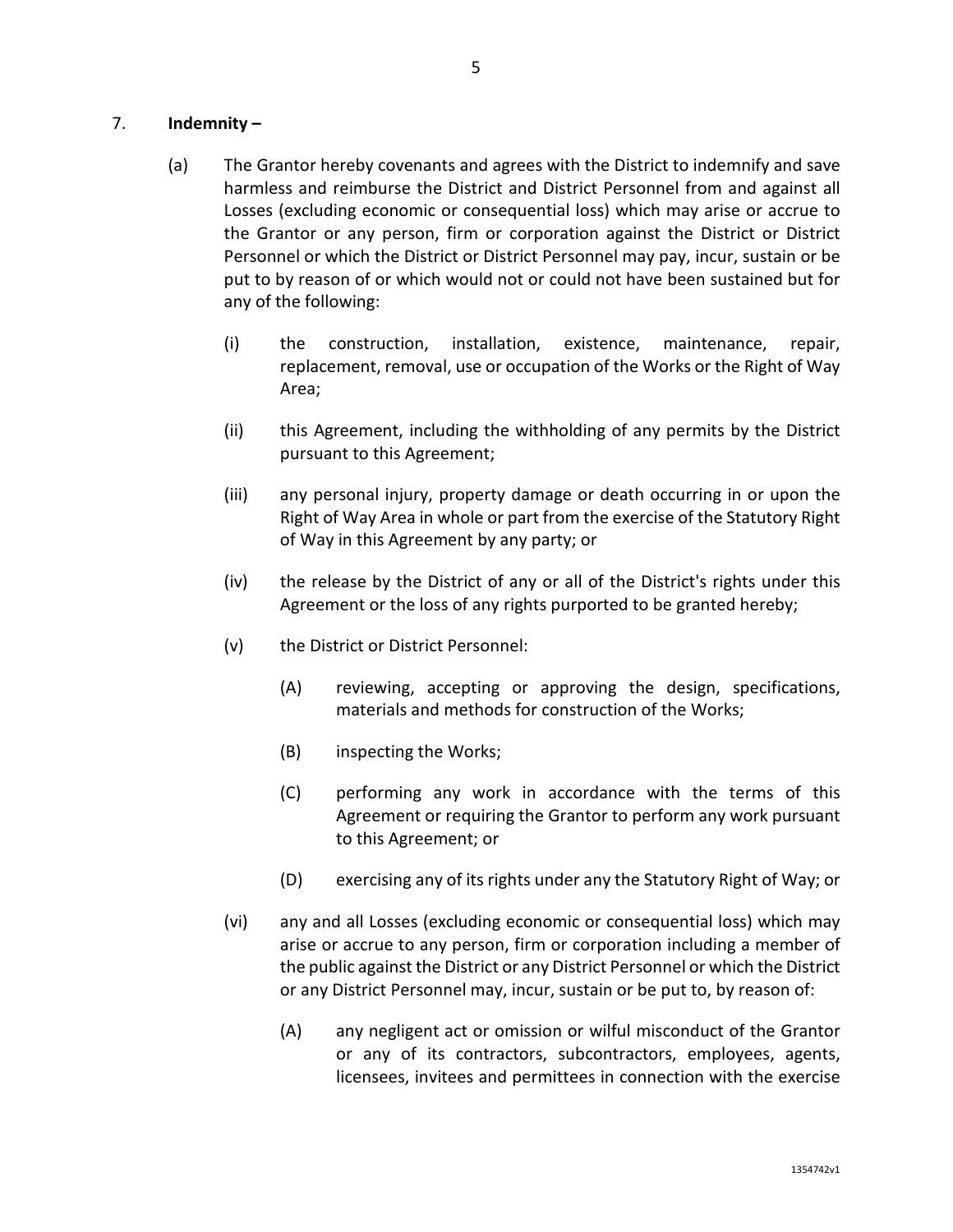of the obligations or responsibilities of the Grantor under this Agreement; or

(B) any default in the due observance and performance of the obligations or responsibilities of the Grantor under this Agreement,

except to the extent such Losses are the result of the negligent acts or omissions on the part of the District or District Personnel. This indemnity is both a personal covenant of the Grantor and an integral part of this Section 219 Covenant and will survive the expiration or earlier termination of this Agreement.

- 8. **No Waiver** No waiver of default by either party is effective unless expressed in writing by the party waiving default, and no condoning, overlooking or excusing by either party of a previous default of the other is to be taken to operate as a waiver of any subsequent default or continuing default, or to in any way defeat or affect the rights and remedies of the non-defaulting party.
- 9. **Discretion** Wherever in this Agreement the approval of the District is required, some act or thing is to be done to the District's satisfaction, the District is entitled to form an opinion, or the District is given a sole discretion:
	- (a) the relevant provision is not deemed to have been fulfilled or waived unless the approval, opinion or expression of satisfaction is in writing signed by the District's Director of Planning or any other person duly authorized by the Council of the District of West Vancouver to perform the functions of the Director of Planning; and
	- (b) the approval, opinion or satisfaction is in the discretion of the Director of Planning acting reasonably in accordance with municipal engineering practice.
- 10. **No Effect on Powers** This Agreement does not:
	- (a) affect or limit the discretion, rights, duties or powers of the District under the common law or any statute, bylaw, or other enactment;
	- (b) affect or limit the common law or any statute, bylaw or other enactment applying to the Lands; or
	- (c) relieve the Grantor from complying with the common law or any statute, bylaw or other enactment.
- 11. **Notice** Any notice to be given pursuant to this Agreement must be in writing and must be delivered personally. The addresses of the parties for the purpose of notice are the addresses hereinbefore set out. Notice may be left at the relevant address in the same manner as ordinary mail is left by Canada Post and is to be deemed to have been given when delivered. Any party may at any time give notice in writing to the other of any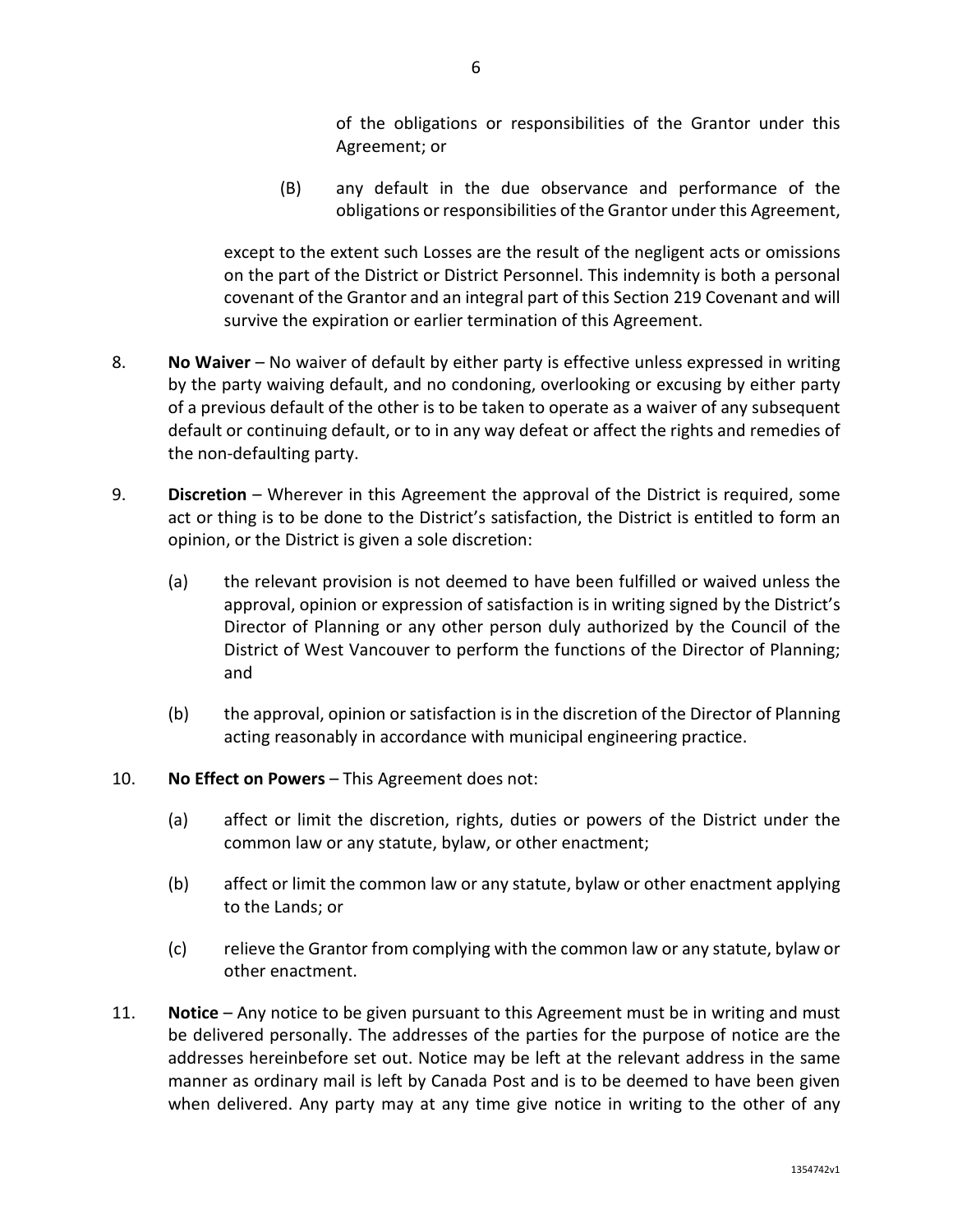12. **Severance** – If any section, subsection, sentence, clause or phrase in this Agreement isfor any reason held to be invalid by the decision of a court of competent jurisdiction, the invalid portion is to be severed and the decision that it is invalid does not affect the validity of the remainder of this Agreement, the parties hereby agreeing that they would have entered into the Agreement without the severed provision.

is to be deemed to be the address of such party for the giving of notice.

- 13. **Entire Agreement** No amendment of this Agreement is valid or binding unless in writing and executed by the parties.
- 14. **Assumption by Strata Corporation** If, as and when the Grantor subdivides the Land or any building on the Land by a strata plan under the *Strata Property Act* (British Columbia), the Grantor will forthwith, and in any event before the first conveyance of any strata lot, cause the strata corporation then created (the "Strata Corporation") to assume the Grantor's obligations hereunder to the same extent as if the Strata Corporation had been an original party to this Agreement by executing and delivering to the District an assumption agreement in the form attached as Schedule C, whereupon the Grantor will be automatically released from all its obligations hereunder. If the Grantor fails to comply with this Section 14, the Grantor will remain liable for the performance of the obligations hereunder notwithstanding the strata subdivision of the Land or any building on the Land and notwithstanding the transfer of any portion of the Land or any building on the Land, including any strata lot, to a third party.
- 15. **Joint and Several** if there is more than one owner of the Land then those owners are jointly and severally responsible for performance of the obligations in this Agreement.
- 16. **Interest In Land and Enurement** This Agreement runs with the Land and each and every part into which the Land may be subdivided or consolidated by any means (including subdivision plan, reference or explanatory plan, strata plan, bare land strata plan or lease), but no part of the fee of the Land passes to or is vested in the District under or by this Agreement and the Grantor may fully use the Right of Way Area and Land subject only to the common law and the rights, obligations and restrictions expressly set out in this Agreement. This Agreement enures to the benefit of and is binding on the parties notwithstanding any rule of law or equity to the contrary.

As evidence of their agreement to be bound by the above terms, the parties each have executed and delivered this Agreement by executing Part 1 of the *Land Title Act* Form C and D to which this Agreement is attached and which forms part of this Agreement.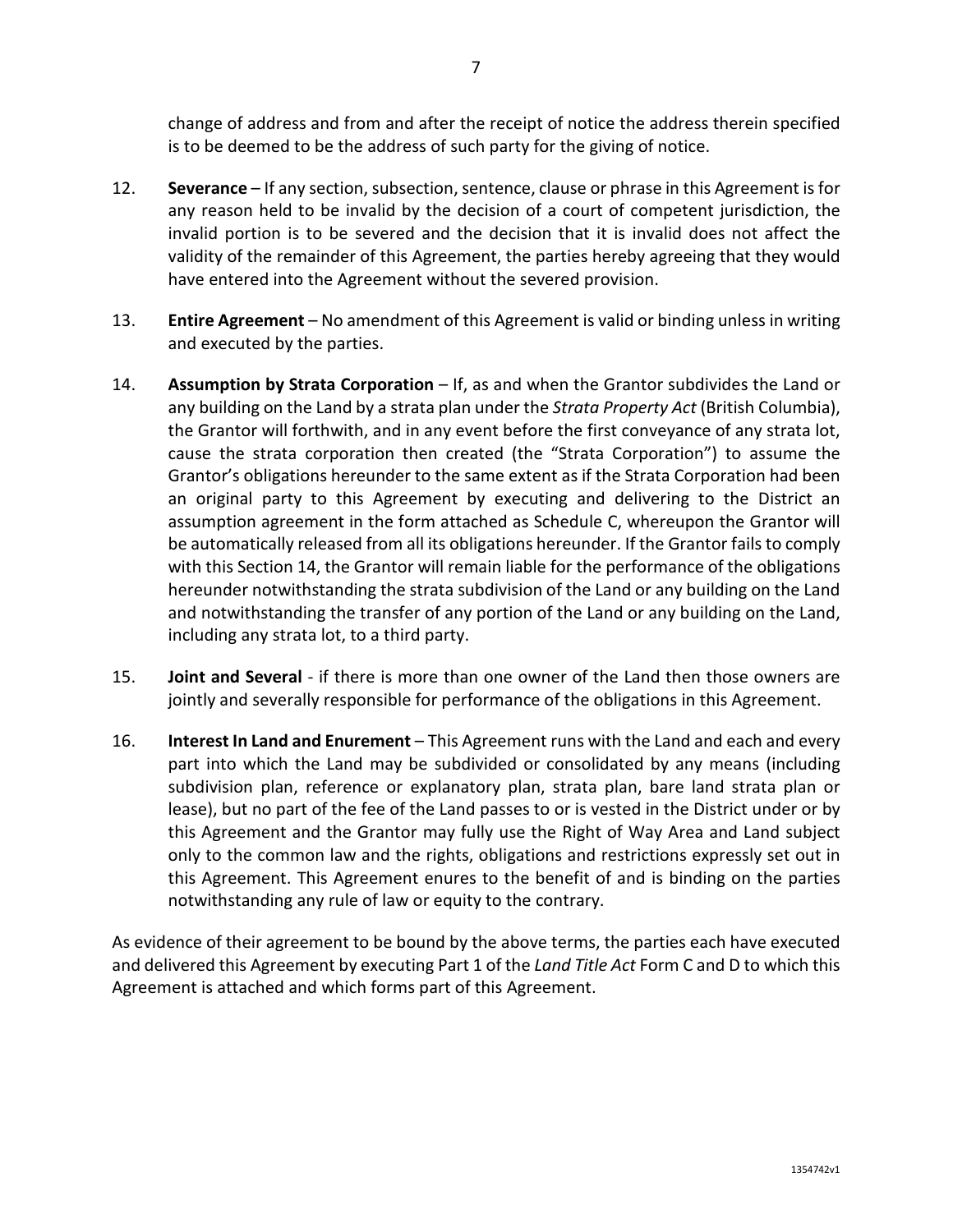#### **CONSENT AND PRIORITY AGREEMENT**

WHEREAS \_\_\_\_\_\_\_\_\_\_\_\_\_\_\_\_\_\_\_\_\_\_\_\_\_\_\_\_\_\_\_\_ (the "Chargeholder") is the holder of (the "Charge") encumbering the lands (the "Lands") described in item 2 of the *Land Title Act* Form C attached hereto, which were registered in the Victoria Land Title Office under numbers respectively.

THEREFORE THIS CONSENT AND PRIORITY AGREEMENT IS EVIDENCE THAT IN CONSIDERATION OF \$1.00 AND OTHER GOOD AND VALUABLE CONSIDERATION PAID BY THE TRANSFEREE TO THE CHARGEHOLDER:

- 1. The Chargeholder hereby consents to the granting and registration of the Section 219 Covenant and Statutory Right of Way attached hereto (the "Covenant and SRW") and the Chargeholder hereby agrees that the Covenant and SRW shall be binding upon its interest in and to the Lands.
- 2. The Chargeholder hereby grants to the transferee described in item 6 of the *Land Title Act* Form C attached hereto priority for the Covenant and SRW over the Chargeholder's right, title and interest in and to the Lands, and the Chargeholder does hereby postpone the Charge and all of its right, title and interest thereunder to the Covenant and SRW as if the Covenant and SRW had been executed, delivered and registered prior to the execution, delivery and registration of the Charge.

IN WITNESS WHEREOF, the Chargeholder has executed and delivered this Consent and Priority Agreement by executing the *Land Title Act* Form D above which is attached hereto and forms part of this Agreement.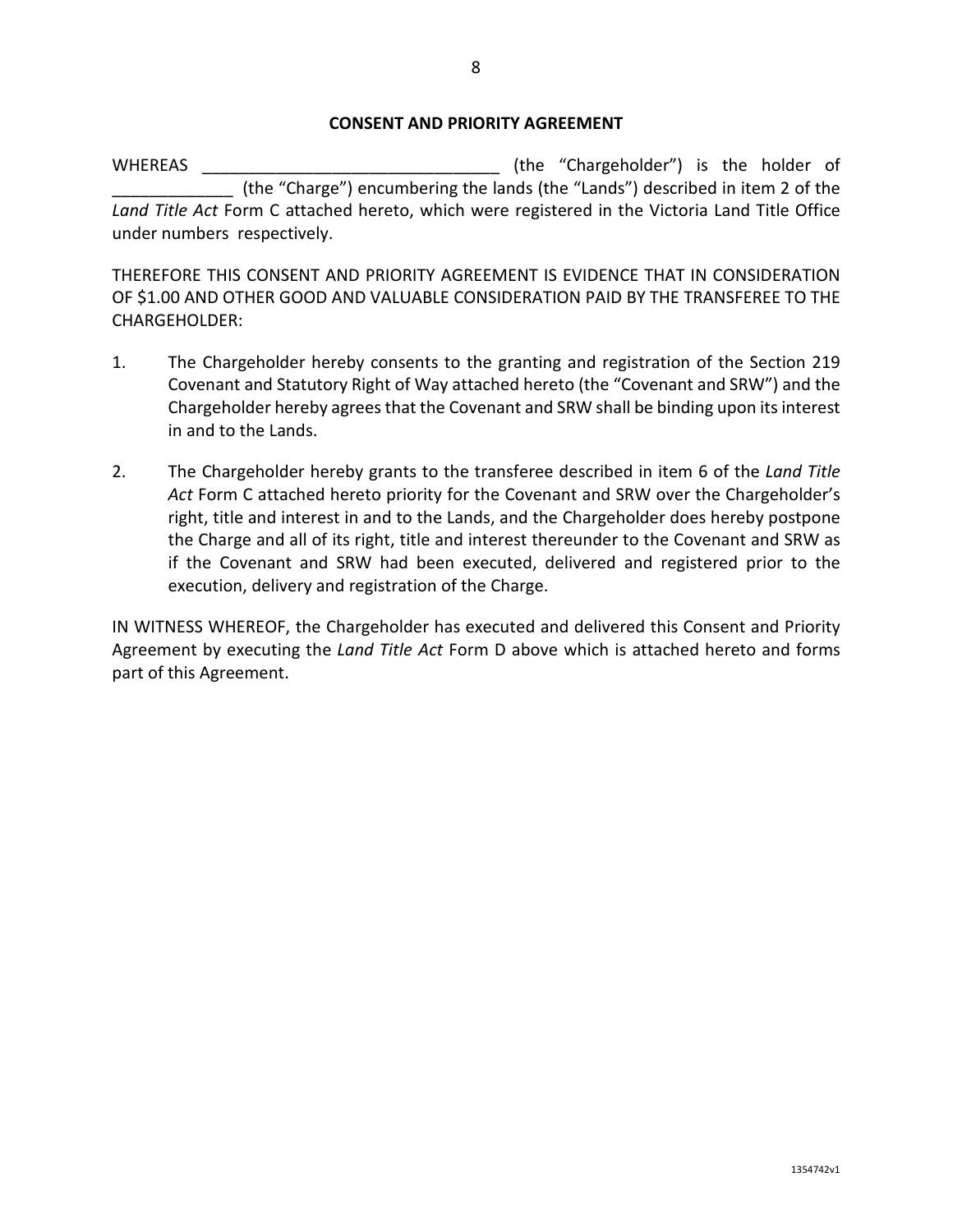

**SCHEDULE A Showing Right of Way Area**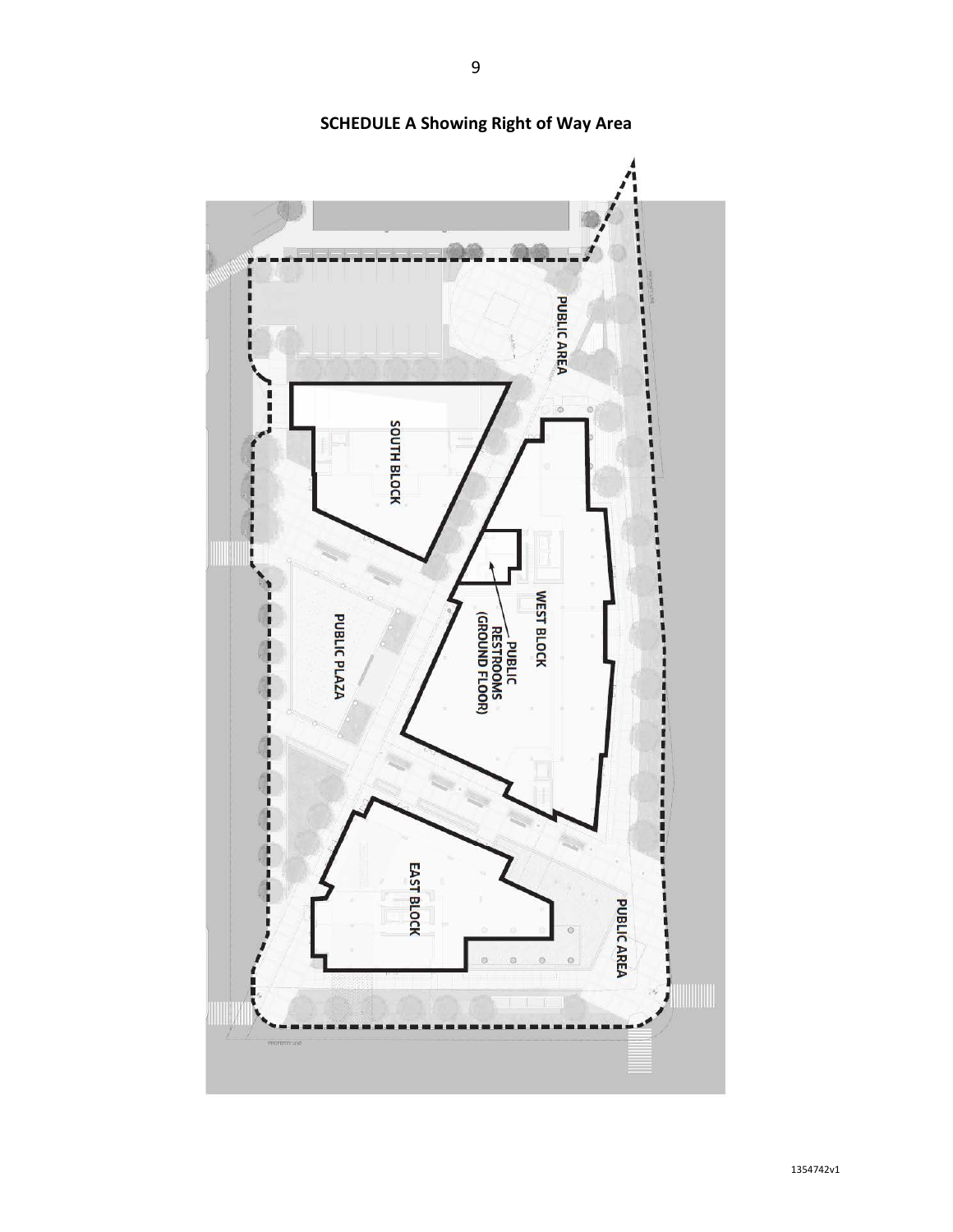# **SCHEDULE B**

# ASSUMPTION AGREEMENT

THIS AGREEMENT is dated for reference

BETWEEN:

**THE OWNERS, STRATA PLAN** \_\_\_\_\_\_\_\_\_\_\_\_\_\_\_

(the "Strata Corporation")

AND:

### **DISTRICT OF WEST VANCOUVER**

(the "District")

AND:

# **PARK ROYAL SHOPPING CENTRE HOLDINGS LTD.**

(the "Owner")

### WHEREAS:

- A. On the date that application was made to the New Westminster Land Title Office for deposit of Strata Plan , the Owner was the registered owner of the freehold estate in the land shown on such strata plan (the "Lands");
- B. The Owner has such granted to the District a Statutory Right of Way and Section 219 Covenant for construction and maintenance of certain works, which agreement is registered in the New Westminster Land Title Office under numbers and \_\_\_\_\_\_\_\_\_ (the "Charges"); and
- C. It is a condition of the Charges that the Strata Corporation enter into this Assumption Agreement in respect of the Charges,

NOW THEREFORE IN CONSIDERATION of the premises and the sum of \$10.00 paid by each of the Owner and the District to the Strata Corporation and for other good and valuable consideration (the receipt and sufficiency of which are hereby acknowledged by the Strata Corporation), the Strata Corporation hereby covenants and agrees as follows:

1. The Strata Corporation covenants and agrees that the Strata Corporation will be bound by and will observe and perform all of the covenants, restrictions and agreements contained in the Charges, including without limitation the covenant to indemnify the District and the covenant to construct and maintain the Works(as defined in the Charges).